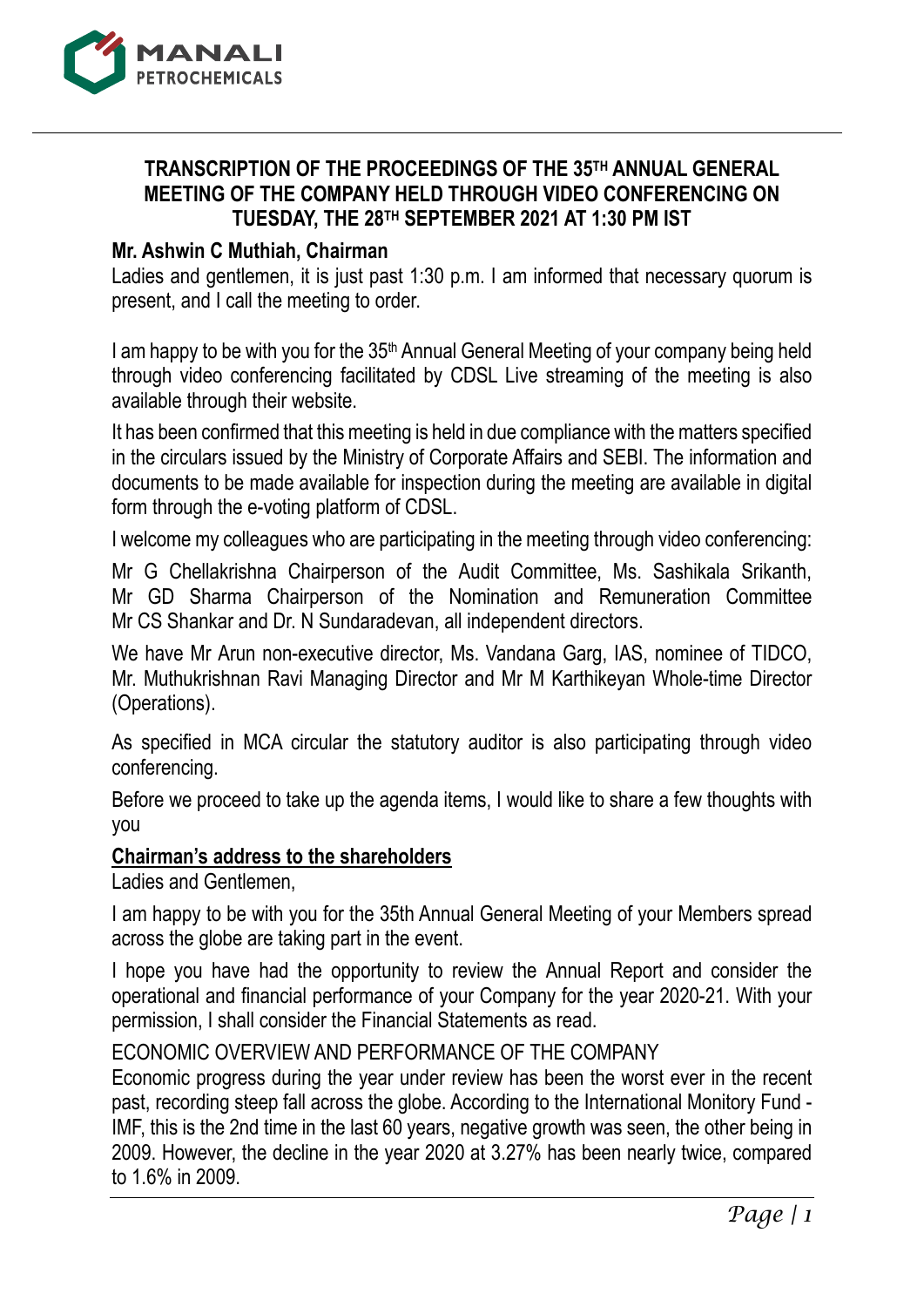

As per the IMF estimates, during the year under review, Indian GDP had negative growth of 7.3%, yet continued to be the fifth largest economy for a 2nd consecutive year. In terms of Purchasing Power Parity, called the GDP-PPP, we continue to occupy the 3rd position since 2009.

From the Purchasing Manager's Index, PMI, it may be observed that the situation was grim in the first four months of the fiscal. However, the index improved significantly in the subsequent months, peaking in October 2020, but falling slightly thereafter. It is also interesting to note that the year recorded both the lowest and highest index in the last 10 years, in April and October 2020, respectively.

Like the PMI index, your Company also recorded both dismal and best quarterly performances during the year. As you may recall, your Company's operations were shut down in the last week of March 2020, and restarted from April 2020 in phases, commencing with the PG plant.

Since most of the user industries for Polyol, the Company's major product remained closed, turnover in the first quarter was very low, resulting in first ever quarterly loss in the last sixteen years. However, the performance improved in the following months, and best ever profits were recorded.

Changes in the global economic scenario and logistic issues in international movements brought down the import volumes into India. Aided by such unusual circumstances, product prices and value addition improved significantly, paving way for higher profits for your Company.

During the year there was no stoppage of production at the subsidiary, Notedome Limited UK. However, with most of the customers spread across globally, sales and profits were impacted due to restricted cross-border movements.

The Organization for Economic Co-operation and Development (OECD) in the Interim Forecast released this month has projected global growth of 5.7% in 2021 and 4.5% in 2022. According to the Report, global GDP has surpassed its pre-pandemic level, thanks to the strong policy support, deployment of effective vaccines and resumption of many economic activities. It has been cautioned that sizable uncertainties remained in achieving the projected growth. Increasing commodity prices and logistics costs could dampen the estimates. Faster progress in vaccine deployment or sharper rundown of household savings would be required to keep the growth momentum, it has been stated.

Almost all the forecasts have predicted highest growth rate for India in 2021 and 2022 at 9.7% and 7.5% respectively. The growth in the first quarter of 2021-22 is estimated at 20.1%, favoured by the very low base in the corresponding period of the previous year. However, the total GDP remained below the pre-pandemic levels.

The Reserve Bank of India, in its September 2021 bulletin has pointed out that the GST collections have remained above Rs. 1 lakh crore since April 2021 except in June 2021.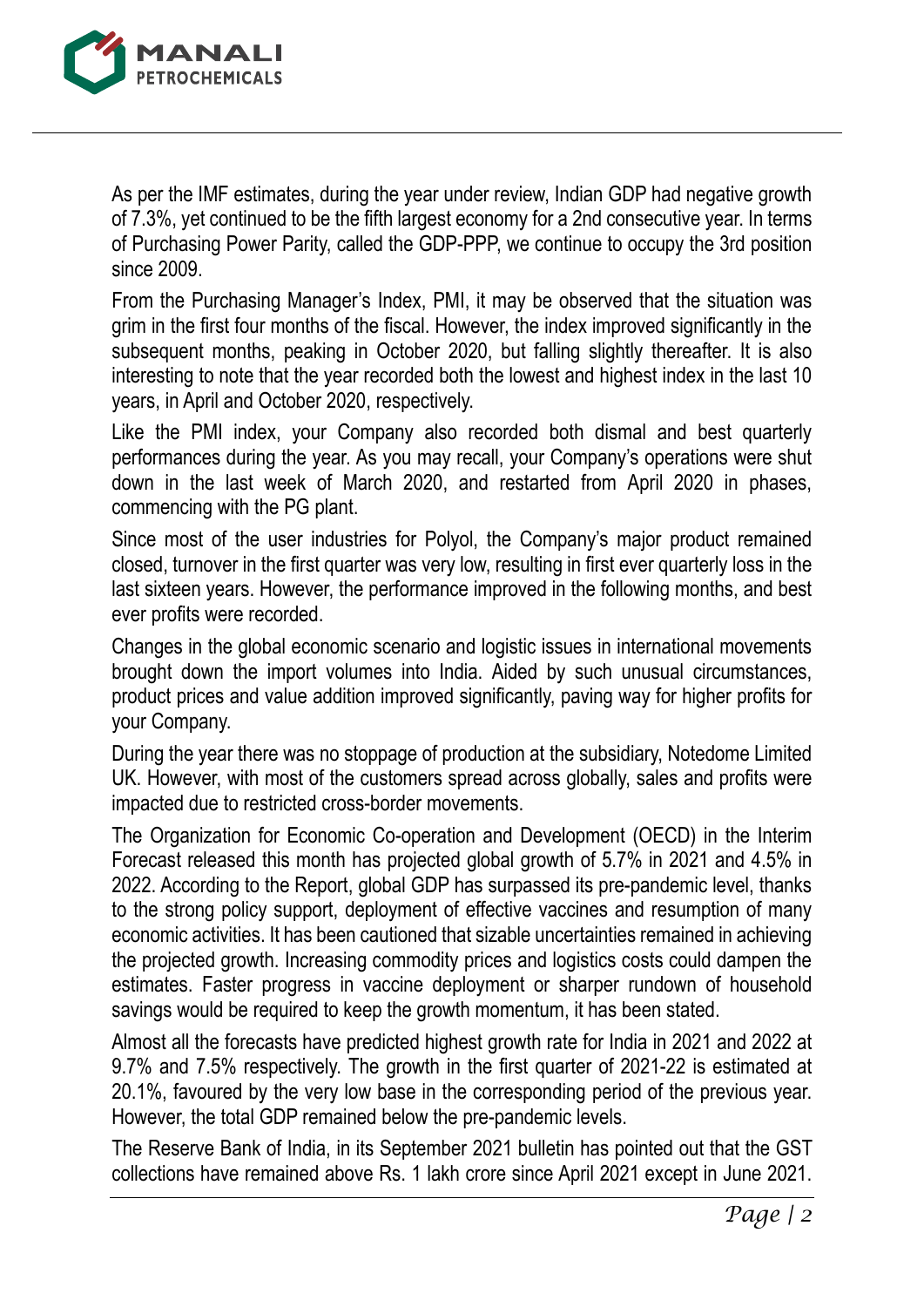

So, it has been inferred that the economy has withstood the impact of the second wave to a reasonable extent. RBI has summarized that the prospects are brightening for the economy and aggregate demand is gaining firmer ground. It is a good sign that core industries mirror improvement in industrial activity and services sector indicators point towards sustained recovery.

The Monthly Economic Review report for August 2021 issued by the Department of Economic Affairs has stated that the devastating second wave of COVID-19 in the first quarter of Fiscal 2021-22 moderated the economic recovery momentum that India has been witnessing since the second half of FY 2020-21. The asynchronous onset of the second wave across states and its greater intensity necessitated localized lockdowns and mobility restrictions resulting in sequential slackening of economic activity in the first quarter of FY 2021-22.

The situation seems to have come under control, but the worst does not appear to have been over. Experts have cautioned against a potential third wave in the oncoming festive months. To meet the challenges, pandemic control and management measures would be of paramount importance. The daily vaccination rates have been going up and RBI has asserted about preparedness for the future outbreak on a war-alert status. However, the possible re-emergence of the virus with new variants and doubts about the efficacy of vaccines add an element of uncertainty in sustaining the present positive outlook.

Your Company remains a major player in the Indian PU market. The imports into India have been lower during the past few quarters, helping the Company to get better prices. However, in normal market conditions aggressive dumping of both Polyols and Propylene Glycol by multi nationals from their low-cost production centers would continue to be a big challenge.

The PG capacity augmentation project is awaiting some statutory clearances, which have been delayed due to the pandemic. As informed earlier, the production would commence in 18-21 months of receipt of approvals.

Your Company is exploring options for Polyol manufacture with alternate feedstock using a greener technology and working closely with an international technology provider for this. The explorations for further expansion through brown field projects are continuing in India and abroad. To remain a debt free Company, internal funds have been reserved for such developmental activities.

I wish to reiterate that our unstinted efforts to continuously enhance our customer centric approach towards product customization and to upgrade safety and environmental standards for the betterment of the community at large, will continue.

Your Company believes that in any society inclusive growth of all its segments is of paramount importance. The Company has undertaken various projects for provision of safe drinking water and sanitation facilities for the needy. So far, a total of about Rs. 6 crore has been spent on these proposals, including Rs. 1 crore in the year under review.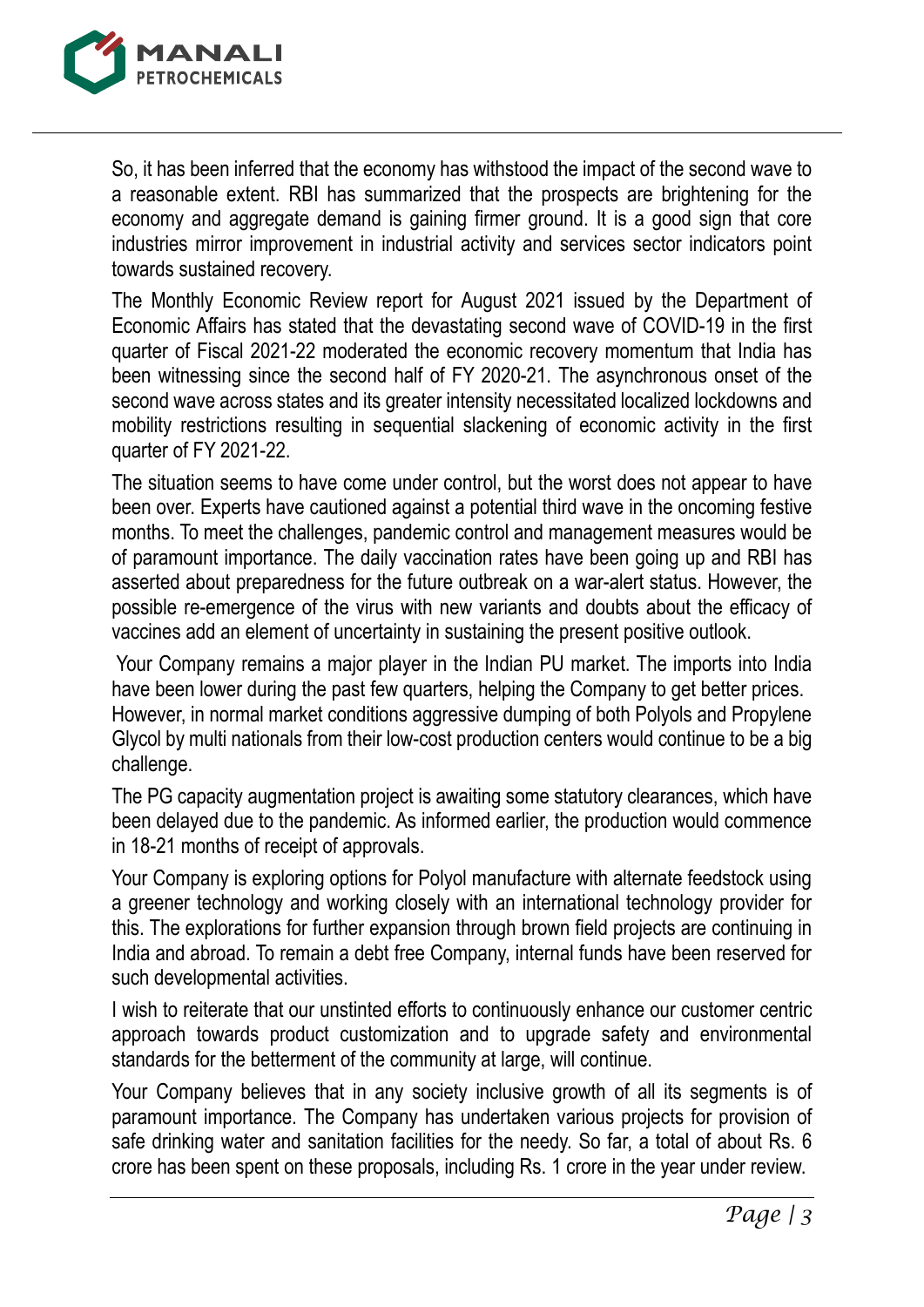

You would be happy to note that a Primary Health Care Clinic has been set up in Manali, to provide basic medical care to the marginalized sections of the people residing in the area. This Centre is an Out Patient facility where free medical treatments, dispensations and first aid are provided for minor and common illness with target beneficiaries of about 3,500 families.

The Company has also taken up green-belt development under the social afforestation plan of the local body. As a responsible corporate citizen, your company would continue to contribute its mite to the society through such activities.

Your Directors have recommended a dividend of 30%, doubling it from the previous year's 15%. As you would be aware, the Company has maintained a dividend track record for 16 years and believes that it would be important to sustain the dividend in the years to come.

I wish to place on record my sincere thanks to our vendors, esteemed customers, banks, the Central and State Governments for their continued support over the years. I warmly acknowledge the commitment and dedication of the employees of your Company in achieving the Company's goals. Their ability to rise to the occasion, face the challenges during the difficult conditions and bring out the best ever performance need a special mention - without which we would not have recorded the all-time best results.

I express my deep appreciation to you, the Shareholders, for your support to us at all times. I extend my wholehearted appreciation for the guidance and support of my colleagues on the Board. Finally, on behalf of the Board, I wish to reaffirm our commitment to creating shared value with all our stakeholders.

Thank you, Ladies and Gentlemen

## **Transaction of Agenda Items**

Now we may take up the items as per the Agenda.

The Notice of the Meeting has already been circulated and with your consent, we will take this as read.

The resolutions given in the notice have already been put to vote through remote e-voting. So, there will be no proposing or seconding of the resolutions.

There are no adverse observations or remarks in the Report of the Auditors. So, there is no need to read the Audit Report.

Before we proceed further, I would like to bring to your attention certain information regarding the proceedings.

As you would be aware, facility for remote e-voting on the resolutions was made available between 25th and 27th September 2021. Arrangements have also been made for e-voting during the meeting. The voting is open now and will close five minutes after the conclusion of the meeting. Members who have not exercised their votes through remote e-voting and attending the meeting now may cast their votes through e-voting link available on your screen.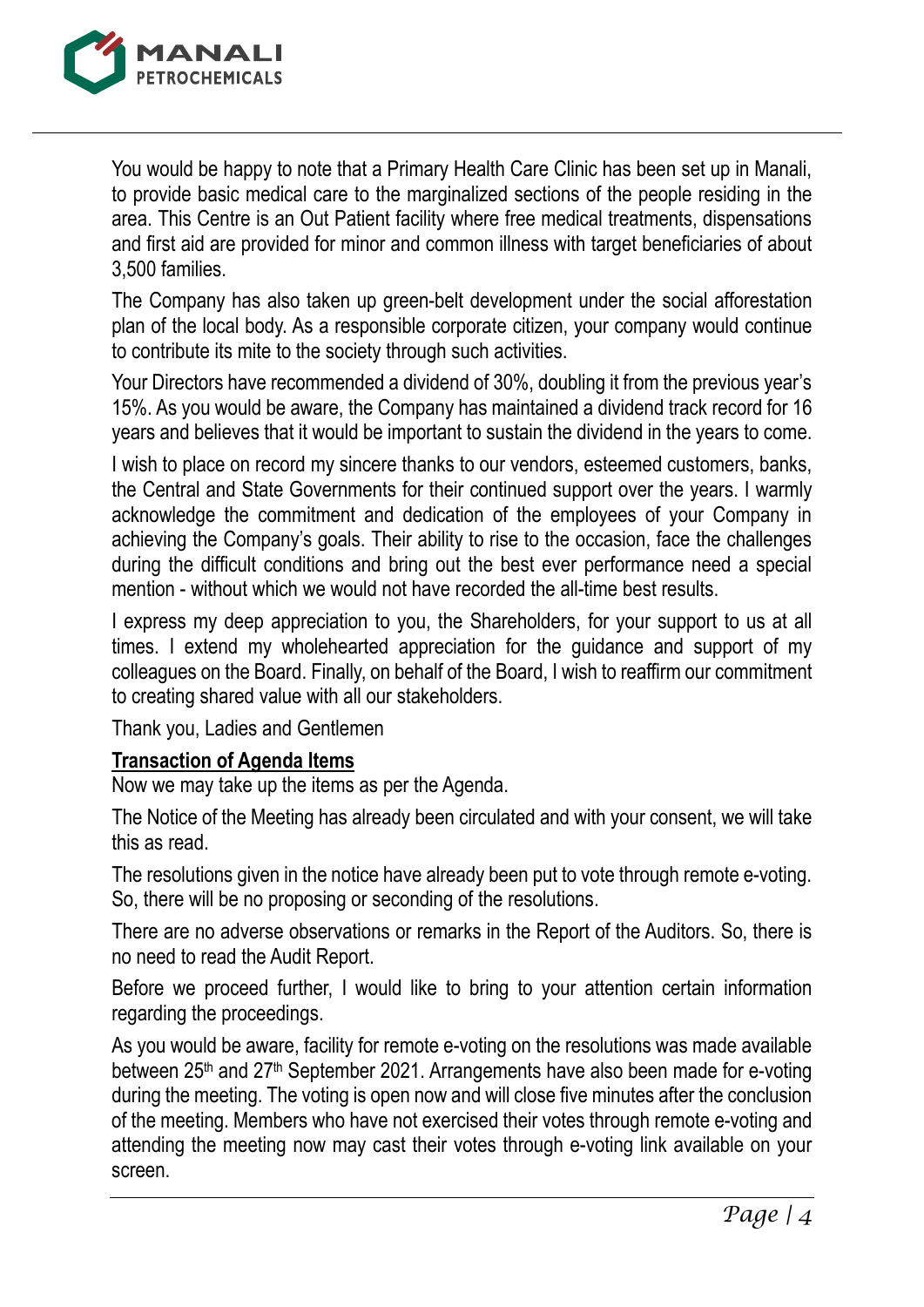

Now we will go ahead with the Q&A Session:

Those shareholders who have registered to speak at the meeting will be invited by the Moderator one by one. If so, desired they can enable their video while they speak. Kindly note the maximum time available for each speaker would be about 3 minutes.

So, I request members to be as brief as possible, not to repeat questions if they are similar to the one raised by any other person and speak only on items pertaining to the Agenda of the Meeting. I will collate all the questions and myself and my colleagues on the Board, the working directors will try our level best to respond to the same at the end of the question session.

Now I request the Moderator to invite the speakers one by one. I also request him to prompt the speakers if they go beyond the permitted time.

#### **Moderator**

Thank you, sir.

We have some of the speaker shareholders joined for the meeting. The first speaker shareholder is Mr Vineet Rathi. Sir you can speak now.

#### **Mr Vineet Rathi**

Good morning. Good afternoon, all the board members and senior management of Manali Petro and very fortunate to be associated with the company as a shareholder and looking forward basically I have many questions, but I will list out one or two questions.

I would like to know the exact or specific update on the capacity expansion. Like you mentioned it is it is dependent on statutory clearance, but there's still a little more if you can clarify on that and when it will be implemented. Secondly on the emphasis of matter on page hundred of the annual report the lease has expired since 30th June 17, 2017. And It was mentioned that extension from the Government of Tamilnadu is awaited. So, when this like the lease agreement will be renewed and why it has taken so much long and. If you can highlight on this aspect also. Thirdly on cash and like cash and cash equivalents, it is almost around INR 25301 lakhs on the balance sheet cash and cash equivalents. So, what is the intended usage for these cash surplus, Right now it is in FD, but still, what we intend to do. Another was on some Bonus issue regarding any kind of bonus issue will be proposed because the reserves are also very good, and I just thought that maybe it can convert get converted into floating capital. Highlight on the bonus issue. Lastly, I would like to want the management comment basically more inclusion like we feel that the company is quite shy to get into media or have public I mean to say institutional investors' attention. So not sure well capable so senior management and that of course on the institutional investors involvement to how we are taking up. We feel that the company is very much shy as compared to other companies in the same sector or of course we know the management and seen the track records. That is the point which I would like to clarify. Hope my questions are clear and of course if anything not clear definitely I would like to appreciate the Secretarial team, they have been very good in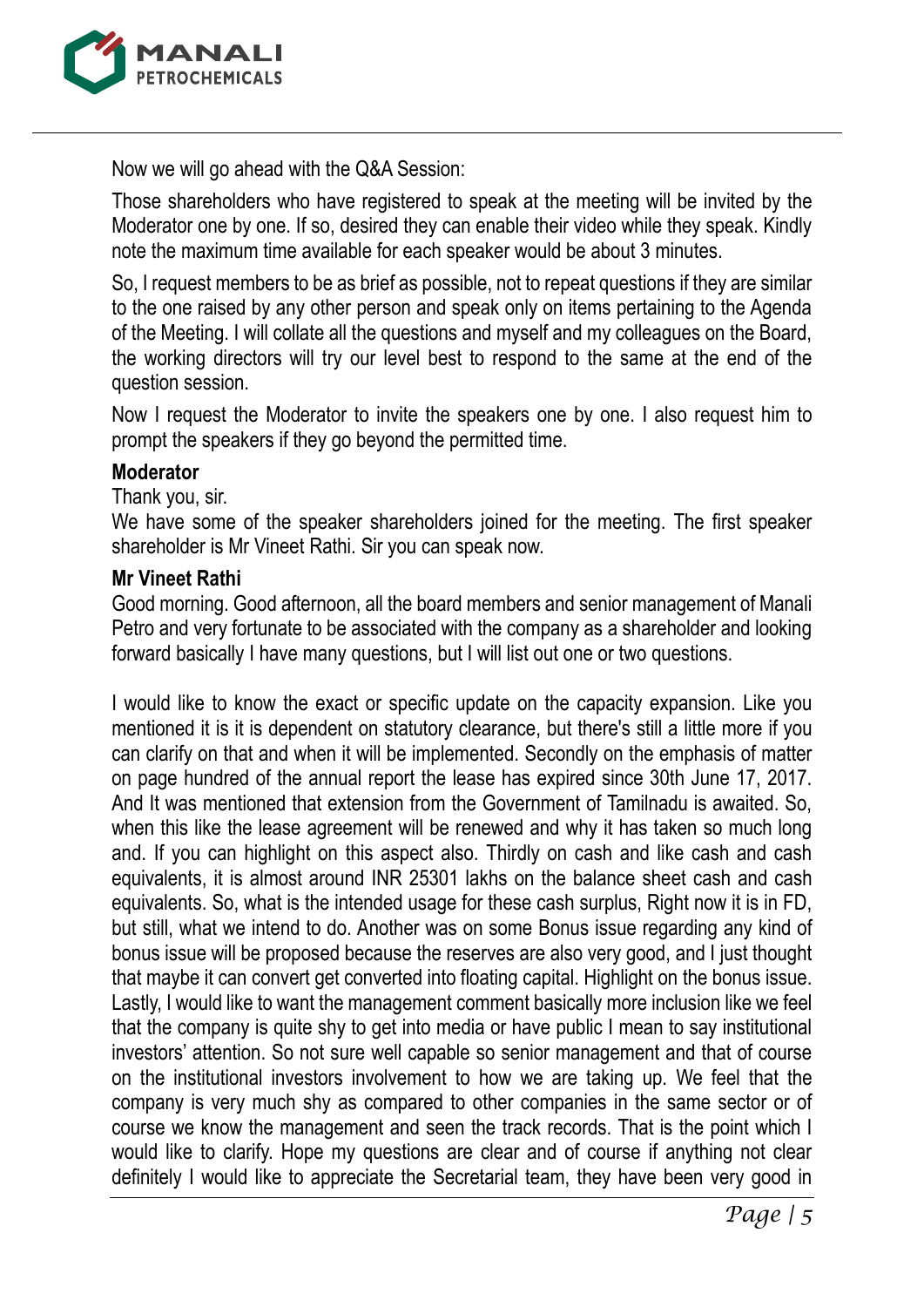

responding back on emails and everything and on a personal note. Definitely. I would like to be associated and continue as a shareholder. Thank you,

#### **Moderator**

Thank you, Mr Vineet, Sir we will move to the next speaker shareholder.

Mr Amit Naveen Joshi you can speak now Hello. Yeah, we can hear you, please go ahead.

#### **Mr Amit Naveen Joshi**

So, my questions are as follows:

There has been a significant advantage to our company due to import restrictions resulting into significant higher margins. What is the status of the same currently and you can quantify the imports last year versus The imports coming now and how long do you think this would be sustainable? What is the expectation for current PG PG prices to continue based on the dual control policy share of Chinese government? Also, the stress situation of container would mean that the prices should sustain at current levels for few more quarters at least. what is your thought process, and do you see once these normalise do you expect these prices to be significantly higher vs the average of last 10 years? Because some of these factors are structural in nature. Do you expect the next five years price average price of PG to be higher versus the last ten-year average price of PG also with we are expected to Triple our PG capacity at once both the phases are completed? So, what can be the benefit in terms of cost, will we be able to compete against those at that scale or still will be facing issues with respect to cheap import. Also, What would be the contribution from the phase 1 of PG commences is in terms of revenue if you can share the revenue generation possible from phase1 of PG and are we going to do it through a new subsidiary to avail the 15% tax benefit. Also, with respect to a recent announcement of related to Econic UK wanted to know has the company developed this technology itself or with other polyol manufacturers. What kind of arrangement will we have with them meaning will there be any capital contribution from our side or and what kind of investments we are expecting to make if you can give any ballpark for that Technology also and will replace any raw materials through that technology and if yes, then will there be any improvement in profitability, or the focus should be mainly to reduce the environmental impact? And the last question would be we have a significant cash on the balance sheet also recent High margins will lead to significant cash flow in current year as well. So, what is the plan to deploy that cash? Are we looking at any buybacks? Because our equity is quite big. Also, if not buy back or dividend are we looking at any inorganic acquisition because last expansion opportunities and highlight or give us some idea regarding the scale because last acquisition was also smaller say Notedome we acquired for 80 100 crores currently. We have 400 crore cash plus we will generate significant cash flow we can do both simultaneously acquisition as well as by buyback or dividend your thought process regarding that thankyou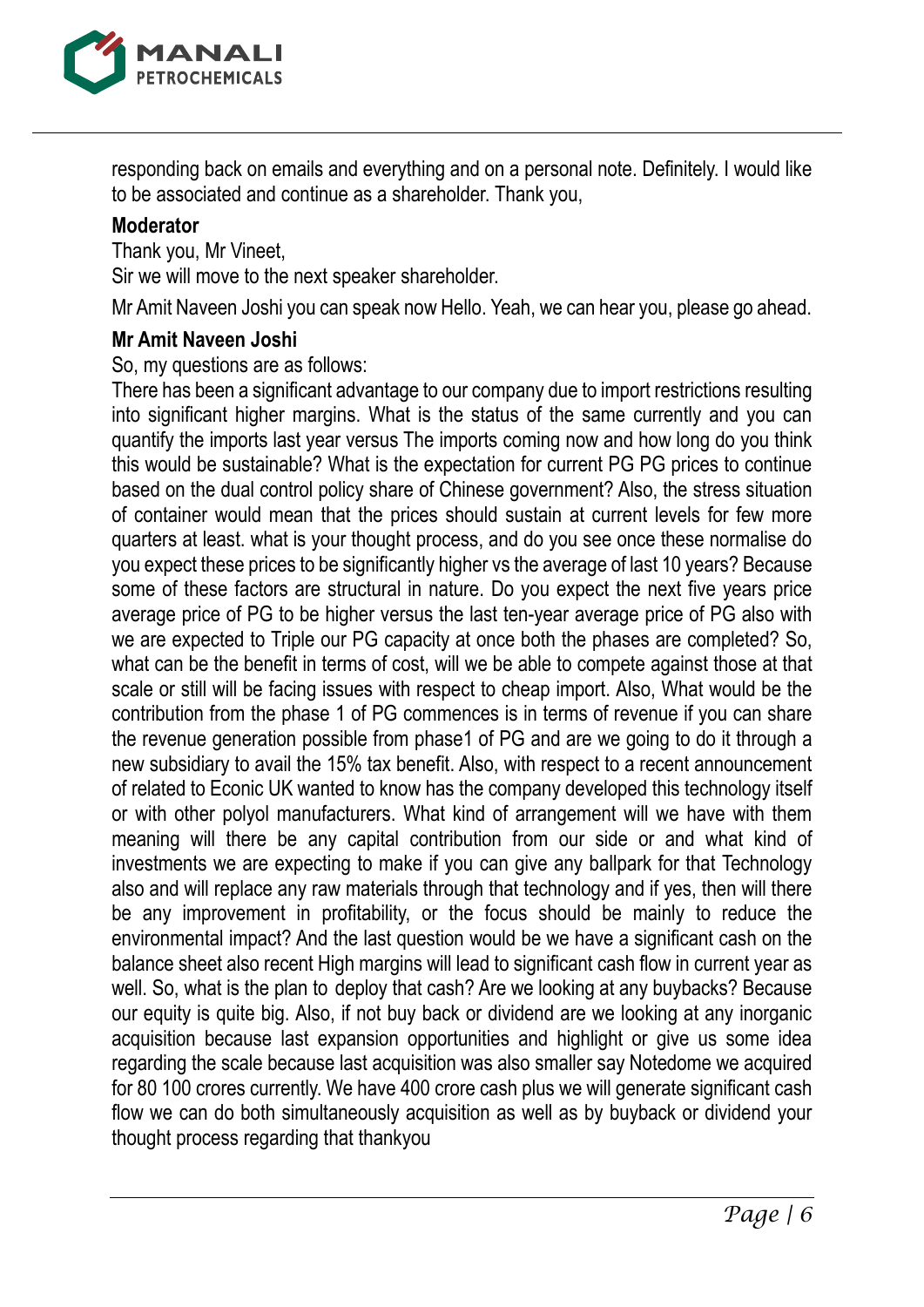

## **Moderator**

Thankyou Mr Amit Joshi

Sir, our next speaker shareholder is Mr Gaurav Kumar.

Mr. Gaurav you can speak.

Mr. Gaurav … (Mr. Gaurav says something like am I audible, which was very feeble) No little feeble, could you please Sir…(Mr. Gaurav says something like am I audible, which was very feeble)

Sir, still we can't hear you. little louder please,

**Mr. Gaurav Kumar:** Sir am I audible?

**Moderator:** Yes please, (*Mr. Gaurav Kumar says something, which is again not audible)* Gaurav Sir say sorry to interrupt still we are getting some disturbance from your end. Chairman Sir is it ok? Can you able to hear him?

## **Chairman:**

It's very feeble. Moderator, please ask him to go ahead and we will try and listen as much as possible ask him to go ahead

## **Moderator**

Mr. Gaurav you can go ahead and as much as possible board will answer.

## **Mr. Gaurav Kumar:**

……… the board and it of Manali Petro that despite challenging situation the company recorded one of the best financial years in the history since Inception of the company. I just wanted to know that net revenues grow significantly of the company, but in the annual report the company says that there was no significant increase in the volumes but still the profits increased so that I just wanted to that I was little sense about that despite. There is no increase in volumes the profit of the company increased manifold. So do you think that this will sustain in the long run as will answer as it also raised about the lease renewal of lease from the Government of Tamilnadu 2017-18 annual report. This issue is coming each year. So, we want to have a thorough and clarified response about this please. Also, a case has been filed against the company in honourable National green tribunal. What's the state exact status of this case as well? And what the company doing in ensuring ESG compliance? Yes, that is all thanks.

# **Moderator**

Thank you, Mr Gaurav. Chairman sir that's all from the speaker shareholders. So, you can continue with the proceeding.

# **Chairman**

Ok, thank you.

First, I will try to answer as much as possible from my side to the shareholders. I will be also requesting Mr Ravi and Mr. Anis also to answer their questions which are relating to technical and financial matters.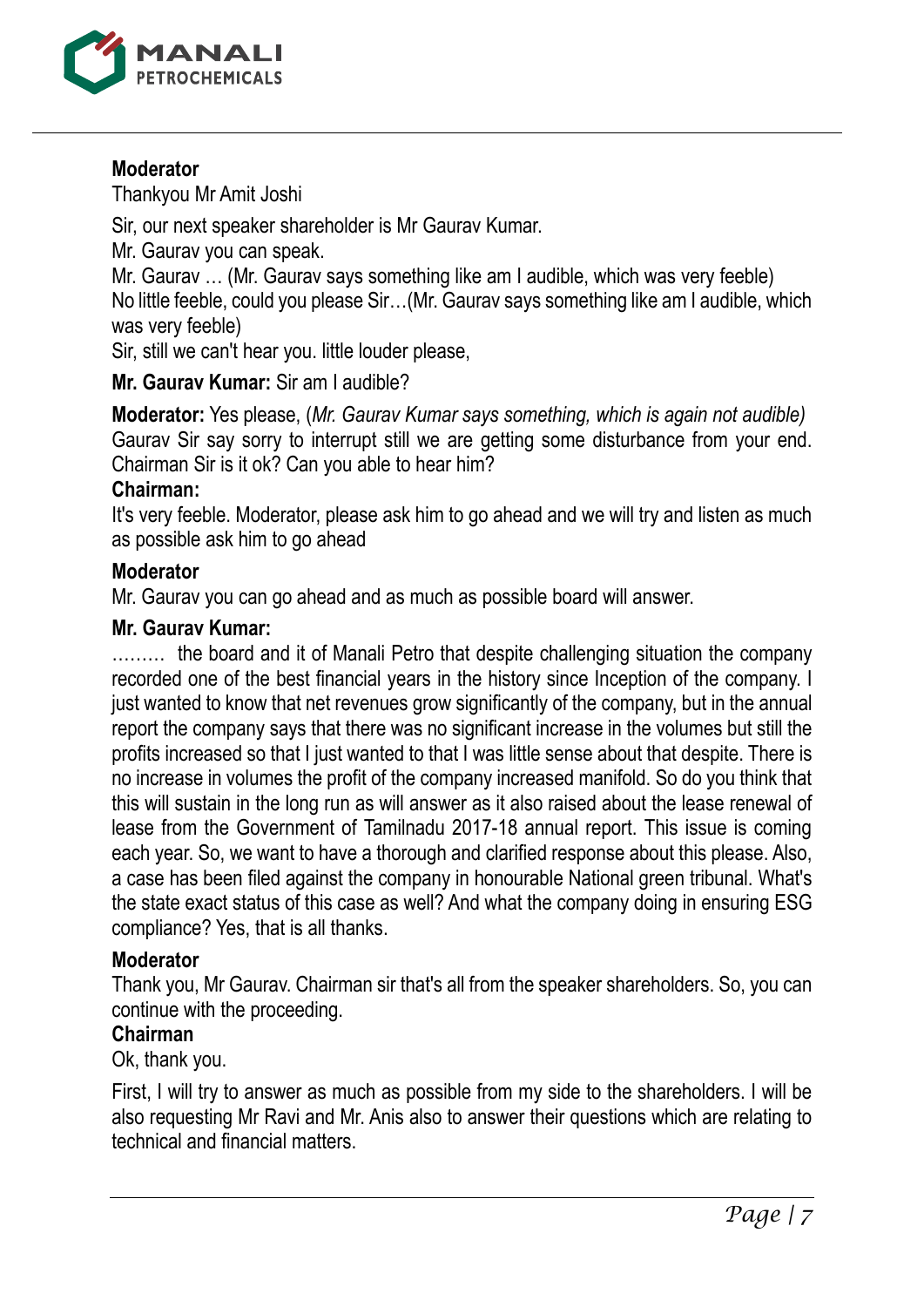

So first of all, Mr. Vineet Rathi asked about the capacity expansion then page number hundred of the annual report on lease expiry status these two points. I think these two points will let Mr. Ravi and Mr. Anis answer after I finished all the responding from my side. So, you had asked other things about cash and cash equivalents. What are you going to be doing about it bonus issue and media policy?

So, first of all cash and cash equivalents which we have is mainly being kept for two things one is as you know, we are doing brown field expansions. So, we will be using our cash for a brown field expansion apart from that. We also continuously look for M&A opportunities M&A opportunities which will help us have a better international footprint in the polyurethane market similar to what we did in UK with Notedome as you know it's a small acquisition. It has been good sort of way forward. So, we will look at such opportunities both in India and Overseas on the M & A side for inorganic growth in the polyurethane sector. So, cash will also be used for that apart from the ground field development that we've already announced. We have, you know have a media policy. But our media policy is fairly conservative. I would say we have been informing the media along with the information to stock exchange on our company's activities and we stop with that. we don't choose to go and meet other than what we do normally, investors or other agents is because we prefer to remain conservative. It is the policy of the Board, and we will remain like that, but whatever information to the media is required and which is mandatory we will do it so that there is adequate information being given as per what is allowed by the stock exchange.

Bonus issue. I am afraid we can't consider a bonus issue now because we have to again consider the available cash for sustaining a return to stakeholders. Bonus issue will expand capital and I'm not sure whether once capital is expanded. Then we be able to sustain the level of reward to shareholders. So, we have to be very careful of all that at the moment with all our plans. We have a sustainable future, and it is possible to sustain with this current mix of equity that we have any further grow increase in equity through bonus issues etc. not very sure of sustainability. It so it's not on the cards as of now.

Let me also complete a few other things which shareholders have raised.

Going to Mr Amit Doshi I let Mr Ravi to respond to quite a few of your questions relating to import restrictions, PG price, cheaper imports coming in, and a new subsidiary for PG or not all these things also Mr Ravi will explain to you about Econic and what it means to us. I have already responded to the similar question raised on cash on balance sheet when responding to Mr Vineet Rathi on what is it used for?

Also, Mr Gaurav Kumar has raised the question on sustainability of profit, NGT status in ESG compliance. I think this is also something I would request my team to answer.

So, Ravi and Anis, Ravi could you please take over from me and Anis the remaining part?

# **Mr. Muthukrishnan Ravi**

Thank you so much.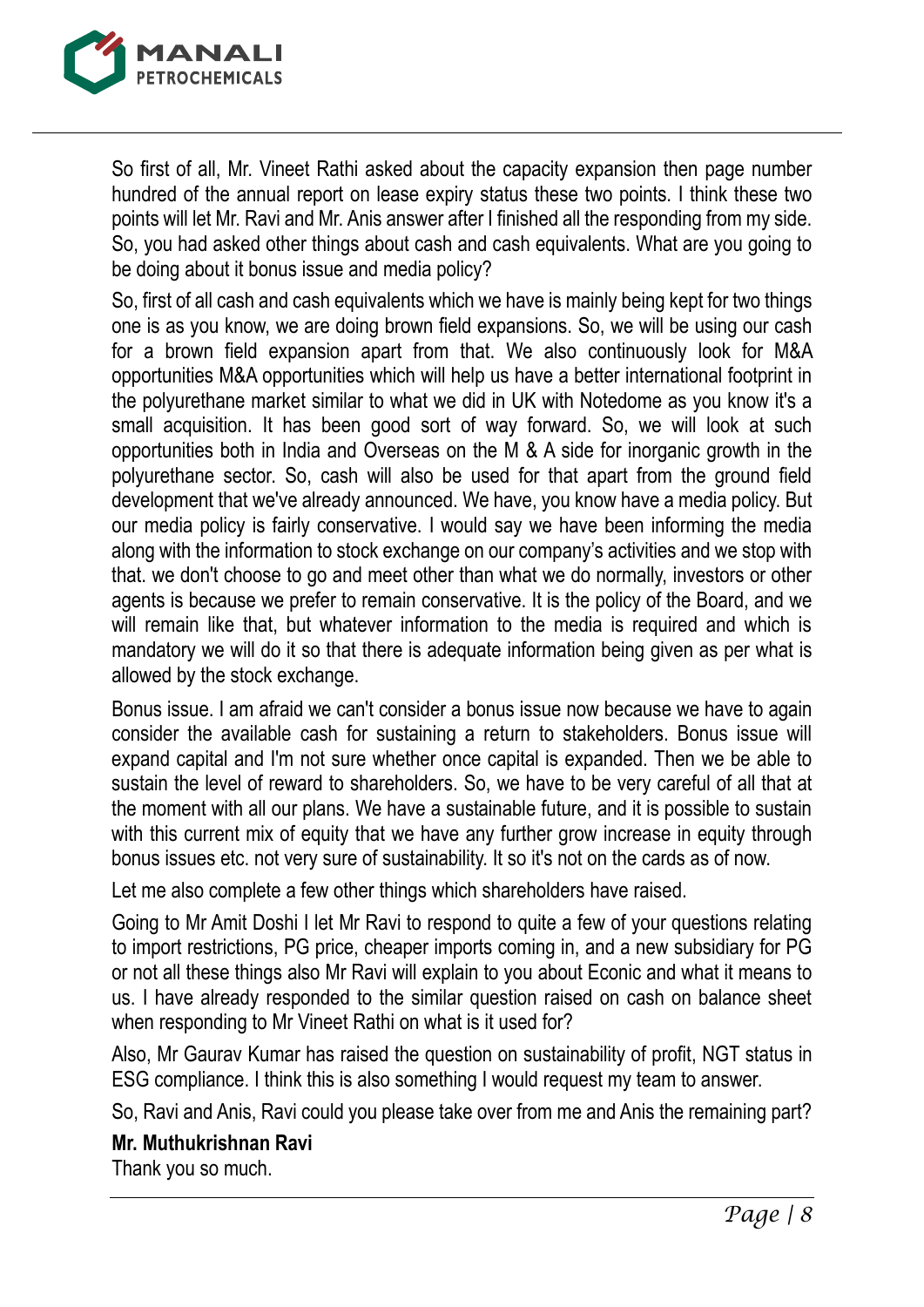

So, I will go one by one. On Mr. Amit Joshi and Vineet Rathi's question on PG expansion. As we have stated earlier, we will be expanding in two phases, First phase is to go up by 22,000 and then again by another 24000, 24000 and 24,000 coming in later at a total investment of about 150 crore.

I will also cover here whether we are forming a subsidiary or not to avail the 15% income tax benefit. Unfortunately, because there are parts of this unit that we are going to use of the current unit we are going to use in the expansion we will not be able to form the subsidiary and take the benefit, because the rules do not allow that so we will not do that.

Regarding the sustainability of PG margin, we are now seeing quiet a high margin for PG that's basically because of the point that a few of the shareholders mentioned which is restriction on import and also the Chinese curbs on exports. But but but I think in the longer-term PG prices are more driven by a propylene prices, which is again driven by crude oil so that That depends very much on geo political events. So, we are not really able to predict how the PG prices will be in the future and of course we will try to stay as far as if it is possible in terms of operations to maximize the margin.

The other question related to PG expansion was whether this will come at spread of fixed cost over a larger volume. Yes, we get some benefit on in the first phase but in the second phase it will be a grassroot facility. So that benefit will not be coming much. So, I think it basically covers all the questions regarding to PG expansion a few of the shareholders asked.

On the lease extension, there are, we were close to completing the lease extension but unfortunately due to COVID most of the government offices were not functioning for quite some time and we hope that very soon we will have some solution to this and will have the extension done. We already have one part of the lease extension, one part of this job done, and the second part is to be completed.

The other question was on import restriction and the impact that it has on general margins of the Company and the imports restrictions definitely and the container, container nonavailability do have an impact on the on the company. Now again, weather this will continue, whether this will sustain or is not something that we can predict. Like we said before we will try and maximize our margins as much as possible through a judicious operation. But how the external events playout is something we don't control, of course take advantage of it as it comes and then wait.

The last point was on Econic. Econic is something that we have just concluded. At this point in time what we are trying to do is to develop this technology in our plant on a pilot scale at the minimal cost to test if this technology can work on a commercial scale. So that's the stage we are in now. So, and the commercialization of this technology and the profitability that it will bring will depend on how much of Propylene Oxide we can substitute with carbon dioxide, which is the primary technology that we're trying to develop. And that will be known only after running this facility for about two years which is the pilot plan now.